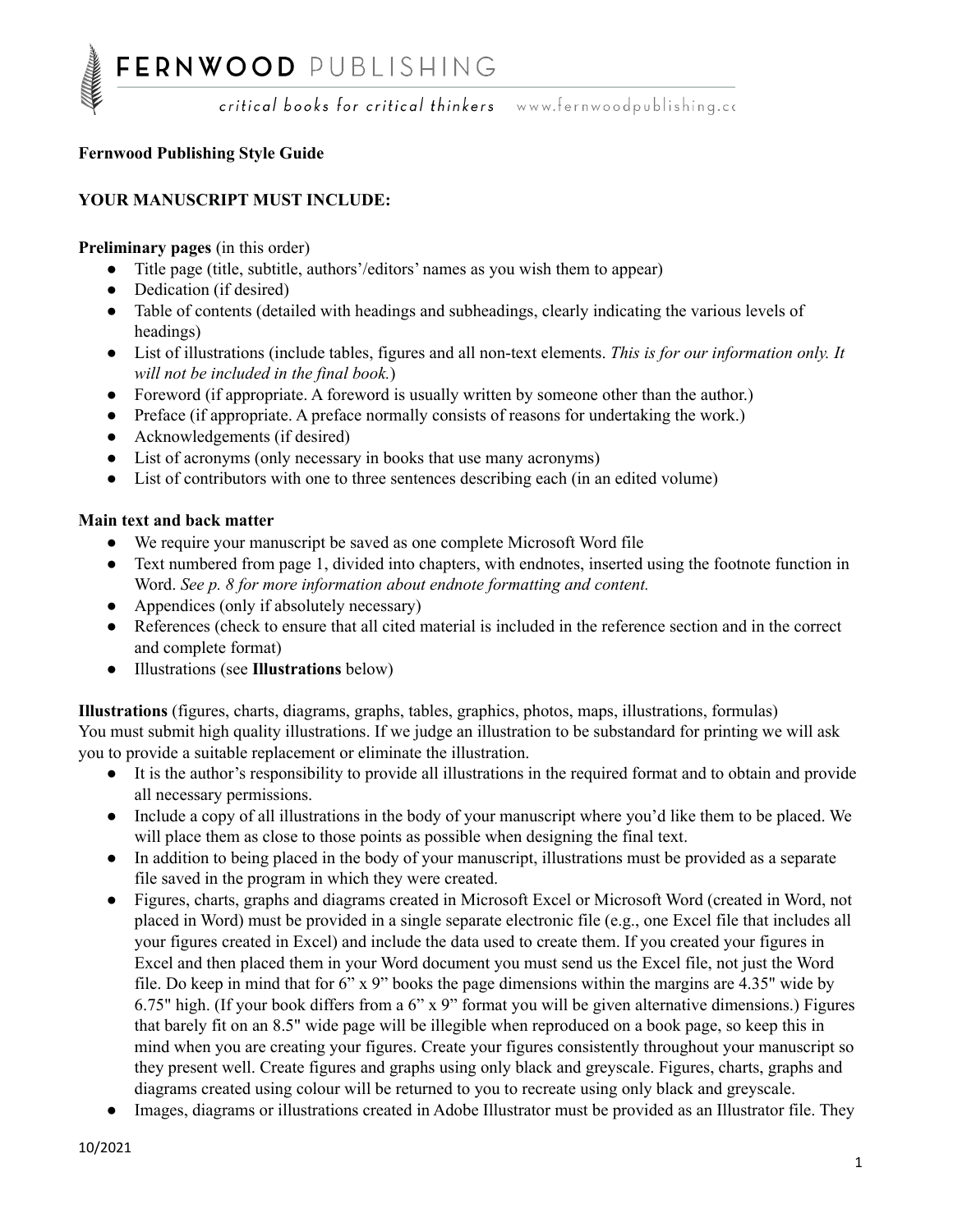must be greyscale.

- Photos must be provided as TIFF or JPEG\* files. The resolution must be at least 1500 pixels x 2100 pixels (300 dpi) for greyscale images and 1200 dpi for line art. Do not enlarge substandard files. Name each file using the author name and the number of the image (e.g., Smith photo9.1.tif). If your photos are colour, we will convert them to greyscale for print use.
- Tables created in Word can be provided as part of your manuscript Word file. Keep in mind that for 6 x 9 books the page dimensions within the margins are 4.35" wide by 6.75" high. (If your book differs from a 6 x 9 format you will be given alternative dimensions.) Tables that barely fit on an 8.5" wide page will be illegible when reproduced on a book page, so keep this in mind when you are creating your tables. Create tables using only black and greyscale.
- In general, illustrations downloaded from the Internet are not usable for print as the resolution is too low. Please submit original illustrations or high resolution (300 dpi) scans; if scanning, please make sure that automatic sharpening is turned off. The managing editor can confirm if the image quality will suffice for print reproduction.

**Alt Text:** It is the author's responsibility to provide alt text (alternative text) for all images to be included in a published manuscript, including illustrations, photographs, headshots, charts, graphs, and diagrams for the purpose of creating accessible ebooks. Alt text is important for accessibility. It is a short, written description of an image that explains the image when an image cannot be viewed. A guide to writing alt text will be provided.

\*JPEG files compress data to achieve a smaller, more portable file size. This compression is accomplished by discarding some of the data that comprises the image. Each time a JPEG is opened and re-saved in the JPEG file format, the image deteriorates. If you acquire an image, request EPS or TIFF format. If JPEGs are the only file format available, do not edit or re-save the image before submitting it.

Questions regarding illustrations should be directed to Beverley Rach at [bev@fernpub.ca](mailto:bev@fernpub.ca). Questions about alt text should be directed to Jessica Herdman at [jess@fernpub.ca.](mailto:jess@fernpub.ca)

#### **Index**

In most instances an index is required for your book, and developing the index is the author's responsibility. There are several options available on how to proceed, and the managing editor can answer your questions:

- We can contract a professional indexer to prepare an index for your book at full expense to you.
- You can prepare your index as part of your word-processing file before submitting your final manuscript. If you do, it is your responsibility to let the managing editor know there is an index embedded in your electronic file so it is not inadvertently deleted or corrupted.
- You or someone of your choosing (a research assistant or a particularly helpful friend, etc.) can prepare the index manually at the final stage of production. We will provide a PDF file of the final text and you prepare a Word file with the index entries and their corresponding page numbers.

#### **Permissions**

If you have included any material that requires permission to be reprinted, you must obtain and provide the permission as well as the material to be used in its required format.

#### **Biography/Author Information**

An author information document will be provided to you, and it is very important that you complete it and return it to the marketing folks at Fernwood.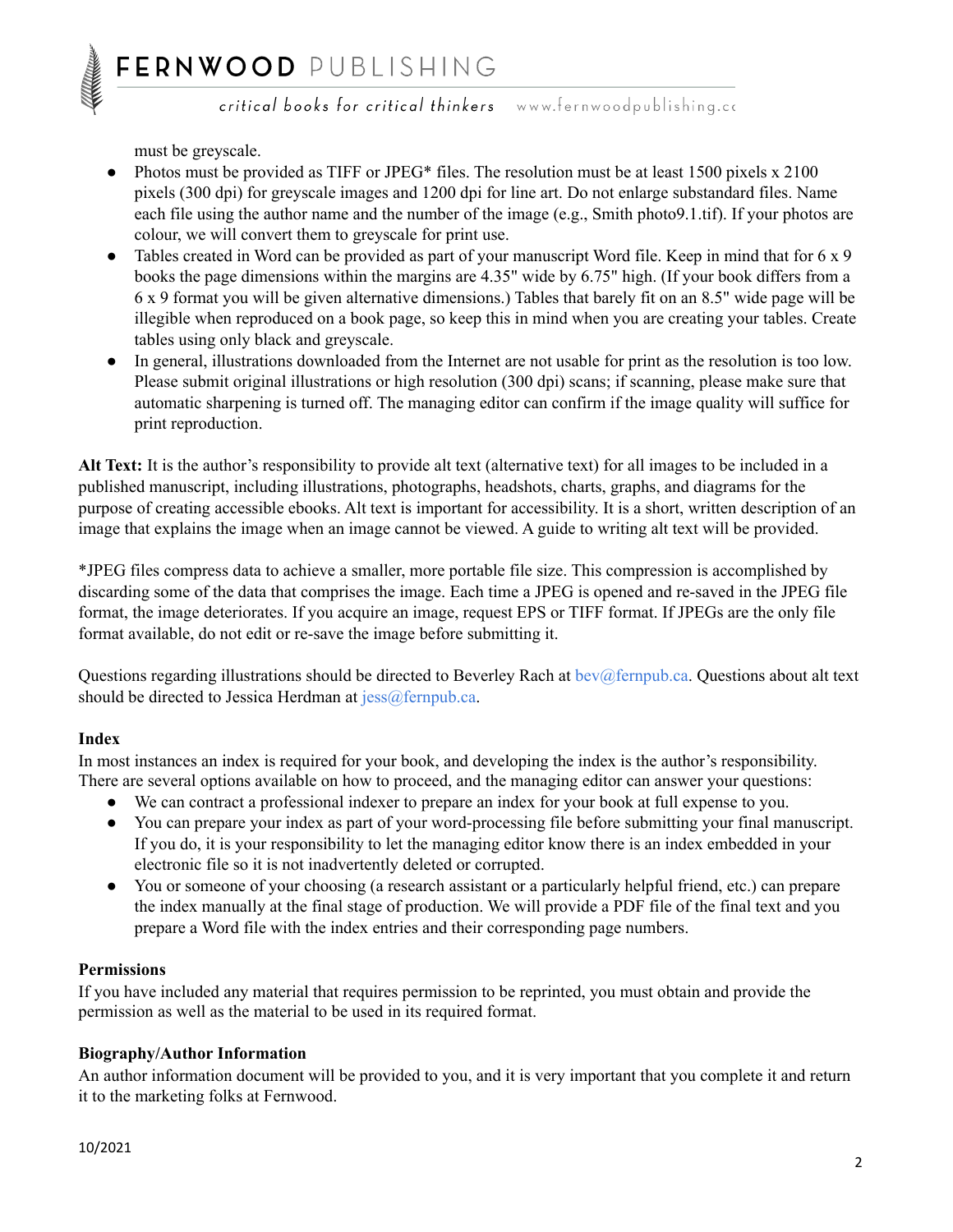#### **TYPING/INPUT GUIDELINES**

- Manuscripts must be typed **double-spaced** (including block quotes), **left aligned,** not justified, with only **one space after a period** or other end-of-sentence punctuation.
- References must be double-spaced.
- Manuscripts must be typed using only **one font and size**, preferably Times New Roman, 12 point.
- Headings must be typed in upper and lower case, **not all caps** and must be tagged with codes to indicate the type of heading (e.g.,  $CH# =$  chapter number;  $CH =$  chapter title;  $CSH =$  chapter subtitle (if you do not have a subtitle, just a main title, do not use this code). All chapters should be consistent in terms of either having a chapter title and subtitle or just having a chapter title.
- Headings within the text should be tagged with the following codes:  $H1 =$  first level of heading;  $H2 =$ second level of heading;  $H3$  = third level of heading;  $H4$  = fourth level of heading. Place these codes in the text before the heading. They will be removed when the text is designed.
- Quotes more than 50 words will be set as a block quote. Double quotation marks are unnecessary at the beginning and end of block quotes. Insert the code BQ at the beginning and EBQ at the end of the quote. Insert a blank line above and below the quote to assist identification. If the sentence immediately following the block quote is part of the same paragraph, insert the code NI (for no indent) at the beginning of the sentence.
- New paragraphs must be indented  $\frac{1}{4}$  inch, except the first paragraph after a new heading, which should be left aligned. Do not use tabs in the body of your text for the purposes of alignment.
- Do not add extra spaces between words or after italics.
- Do not add blank lines after paragraphs.
- Do not format the manuscript beyond the typing of paragraphs, block quotes and headings. Design takes place after editing. If you have specific ideas about the design of your book pages, feel free to discuss them with the production coordinator [\(bev@fernpub.ca\)](mailto:bev@fernpub.ca), but do not embed these ideas in the manuscript/electronic files.
- Ellipses should be typed with a space before and after. However, if they indicate the end of a sentence, they should be typed as no space, period, ellipsis.

#### **EDITORIAL GUIDELINES**

#### **Introduction as Heading**

We prefer that you not use the heading "Introduction" for the beginning section of a chapter. It is unnecessary and does not indicate the content of the section.

#### **Dictionaries and Style Guides**

We follow *The [Canadian](https://www.btb.termiumplus.gc.ca/tpv2guides/guides/tcdnstyl/index-eng.html?lang=eng) Style: A Guide to Writing and Editing* and the *Canadian Oxford Dictionary*. For writing related to Indigenous people, we follow *Elements of Indigenous Style* by Gregory Younging. We also consult *Editing Canadian English*. Our examples of (and exceptions to) the *Canadian Style*/*Oxford* approach are set out below. We also follow *The Chicago Manual of Style* for complicated questions not covered in the above.

This style guide indicates our preferences, but if authors feel strongly about doing something differently than noted here, then we are open to conversation. Above all, we value consistency throughout the manuscript in whichever choices you have made.

#### **Spelling**

10/2021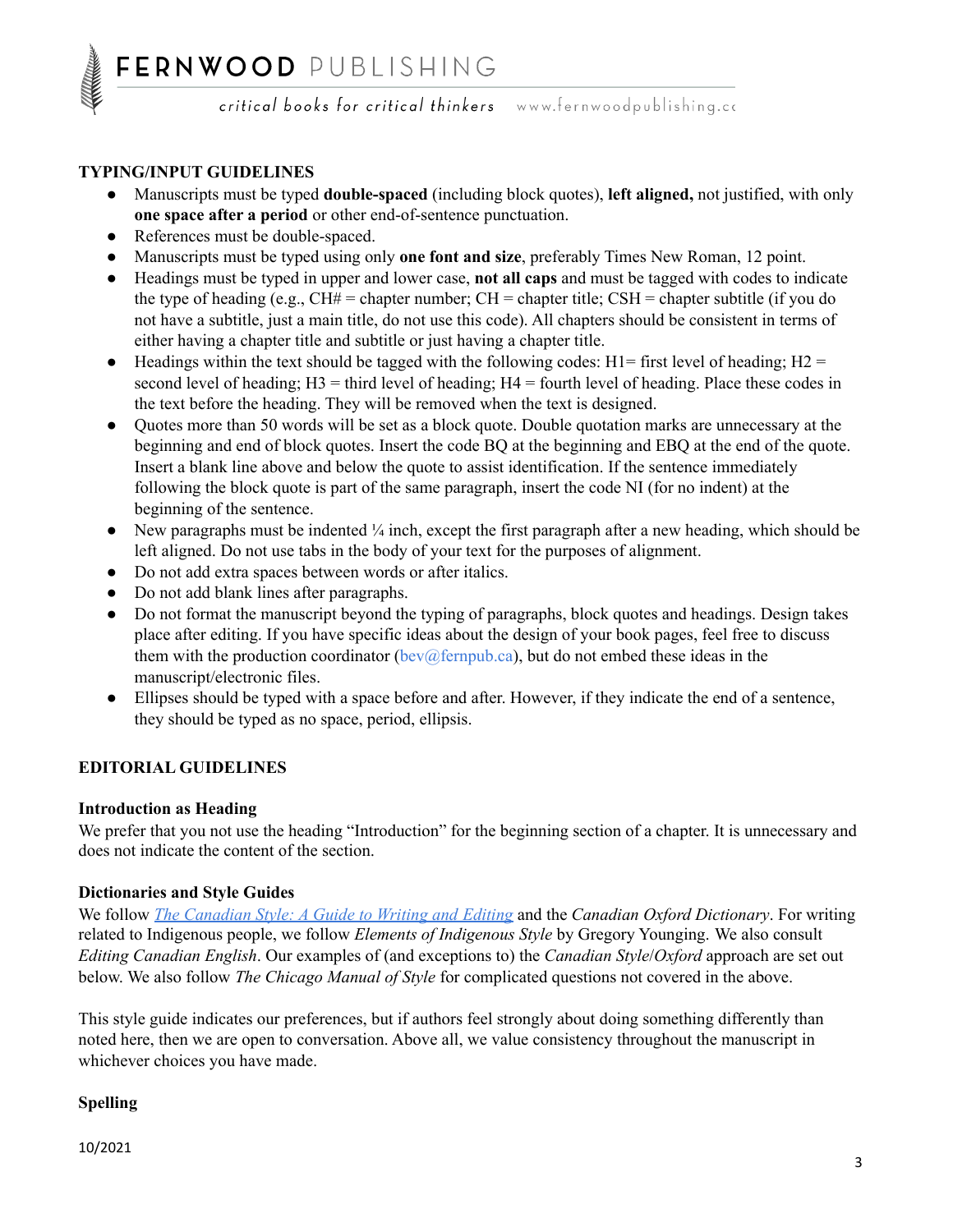The most important point about spelling is consistency — by this we mean the use of the same spelling for the same word throughout the manuscript. In most instances, please use the first (main) spelling listed in the C*anadian Oxford Dictionary*. Here are some common examples of our preference in spelling:

- o We prefer the *our* ending in words such as colour, honour and labour; however, respect the spelling of U.S. place names such as Pearl Harbor.
- o We prefer the *re* ending in words such as centre, theatre and metre.
- o Use a single *l* for enrol, enrolment, fulfil and fulfilment.
- o Use a double *l* in verb forms such as travelling, counselled and labelled.
- o A single *s* is sufficient in the words biased and focused.
- o Use the *ize* ending in verbs and their derived forms such as civilize, civilization, organize, organization and specialize, specialization.
- o Spell encyclopedia, archeology, anemia, ecumenical and other words derived from Latin and Greek the "easy" way (that is, avoiding diphthongs). Aesthetic is the sole exception.
- o We prefer to spell words derived from French, such as cheque and manoeuvre, in the French way.

#### **Hyphenation**

The use of hyphens varies widely in English usage. The most important point is consistency within your manuscript. In general, we prefer to use hyphens sparingly, to increase clarity and eliminate ambiguity.

- We prefer no hyphen after a prefix (coordination, cooperation). However, there are exceptions. Use a hyphen when:
	- o the root word is capitalized (pre-Aztec, non-British)
	- o the word is a temporary compound (re-cover the couch, but recover from an illness)
	- o the prefix is self-, cross-, ex- and quasi-
	- o *aa* or *ii* would result without the hyphen (meta-analysis, anti-inflammatory)
	- o it would be difficult to read the word (co-opt, co-op)
	- o omission would change the meaning of the word
- Two adjectives together often require a hyphen to clarify the meaning (long-range plans, blue-green algae). Words ending in *ly* do not require a hyphen.

#### **Capitalization**

*The Canadian Style: A Guide to Writing and Editing* has a good section on capitalization.

- Use "down" style of capitalization.
- Use Younging's *Elements of Indigenous Style* to capitalize words that reflect a historic marginalization of Indigenous identities, Nations, institutions, traditions, and collective rights (First Nations, Indigenous, Elder, Oral Tradition, Protocol, Treaty Right, etc.).
- Use initial capital letters for proper names but use lower case letters when the same word or words are used descriptively: Professor Martin teaches economics; Pam Martin is professor of economics.
- Use capitalization where necessary to avoid confusion: the Act (of Parliament), rather than the act.

#### **Indicating Emphasis**

- Do not use all capitals, underlining, or bold in your text for emphasis.
- You may *sparingly* use italics for emphasis, though it is better to devise the sentence so the emphasis is implied rather than explicit.

#### **Italics**

● Use italics for non-English words. Be careful, though, because many foreign words used commonly by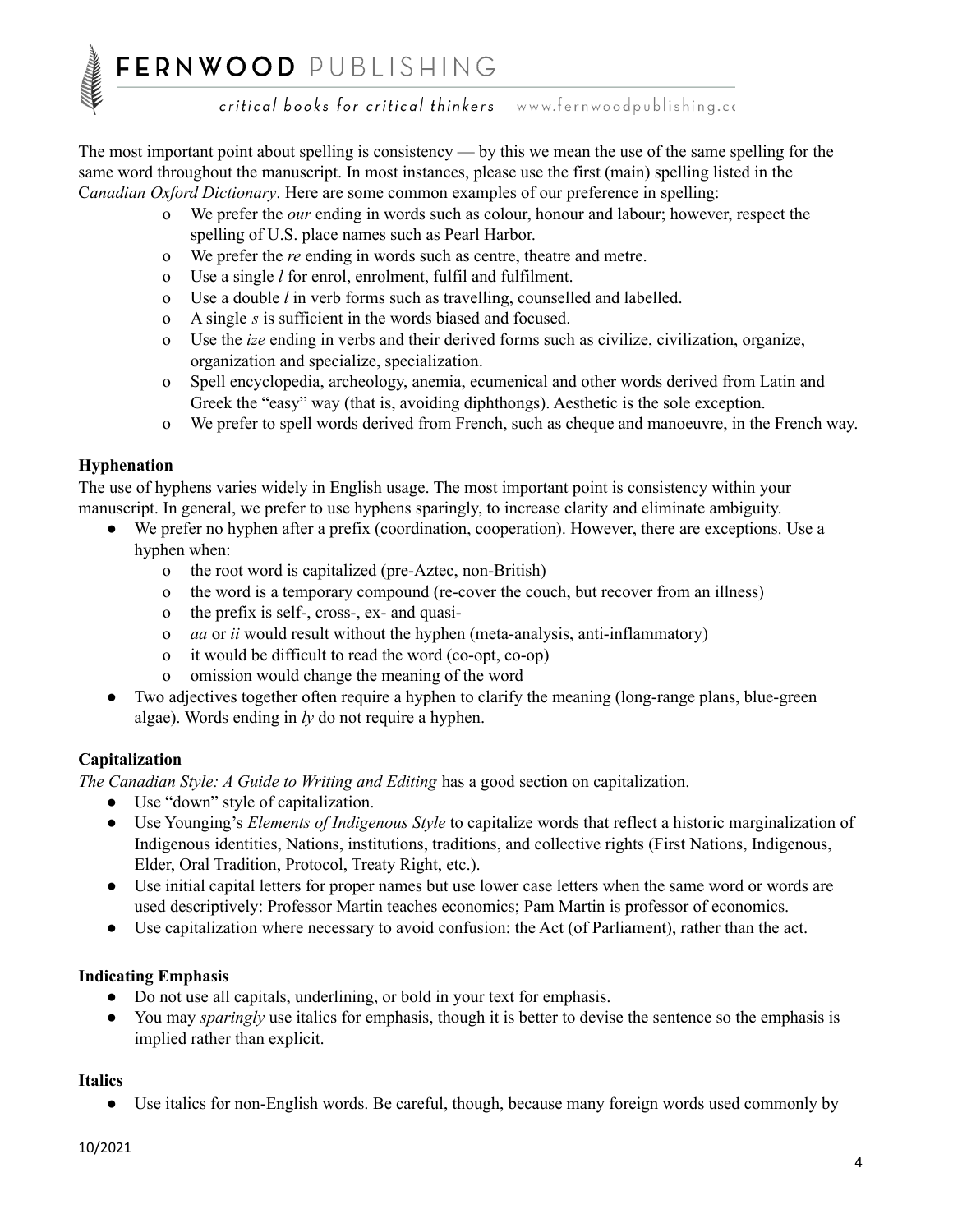English speakers have been officially accepted into the English language, so consult an up-to-date dictionary. See also Younging's discussion in *Elements of Indigenous Style* about italicizing (or not) words in Indigenous languages. We leave it up to the author to choose whether to italicize words in Indigenous languages, but be consistent.

- Italicize [*sic*]. To quote Carol Fisher Saller of Chicago University Press: "Please use *sic* humanely. If the original contains a typo of no consequence, it is polite — and justifiable — to correct it quietly." Feel free to use [*sic*] politically (e.g., to flag the universal use of male pronouns in a quotation).
- Foreign proper nouns are not italicized (e.g., names of regions, people and organizations). English dialects (e.g., Jamaican patois) are not italicized.
- Use italics for the names of ships, but not the letters that come before them: SS *Mont Blanc,* HMS *Intrepid.* The names of planes, trains and motor vehicles are not italicized.
- Use italics for the titles of books, newspapers, reports, movies, plays and published theses, but use quotation marks for chapters, poems, articles and unpublished papers.
- Commas following an italicized word should also be italic.
- Avoid long pieces of text in italics (e.g., transcripts, narrative prose), as they can be hard to read in print. If you need to differentiate between pieces of text, talk to your editor to determine a way to do this through design.

#### **Abbreviations and the Use of Small Caps**

- We generally prefer the use of small caps and no periods for acronyms (CUSO, NATO) and initialisms (YMCA, CBC).
- Use full caps for country abbreviations that are only two letters (B.C., U.N., U.S., either consistently with or without periods, US, BC, UN, UK, EU). Use small caps for other two letter acronyms, like TV.
- Words such as Stelco, Dosco and Sysco are shortened expressions of longer names and should not be entirely capped.

#### **Initials**

● Close up the space between initials: A.N. Whitehead, rather than A. N. Whitehead.

#### **Commas**

A comma is used to separate two independent clauses in a compound sentence when they are joined by a coordinating conjunction (and, but, or). It is a common error to put a comma before every "and." Remember not to use a comma unless it is separating two main clauses or is otherwise needed to clarify long and complicated sentences (or consider splitting up such sentences). An example of a compound sentence: The lazy brown fox jumped over the fence, and the onlookers cheered.). An example of a sentence that doesn't need a comma: The fox jumped over the fence and broke his hip.

● We prefer not to use the serial comma. We instead prefer the following: A, B and C. If your manuscript has already been written using the serial comma, it is okay to leave it, but let your development editor know that you have done so. Consistency is the most important point here.

#### **En and Em Dashes**

- Use an en dash (middle-length) between numbers and dates (25–28, 132–48, 1984–89) and between two place names or terms where one of the elements contains two or more words (the Narrows–Bedford Basin area, labour union–management relations).
- If the entire manuscript has hyphens between numbers and dates instead of en dashes and this situation would be difficult to change, hyphens are acceptable. Please be consistent and let your editor know what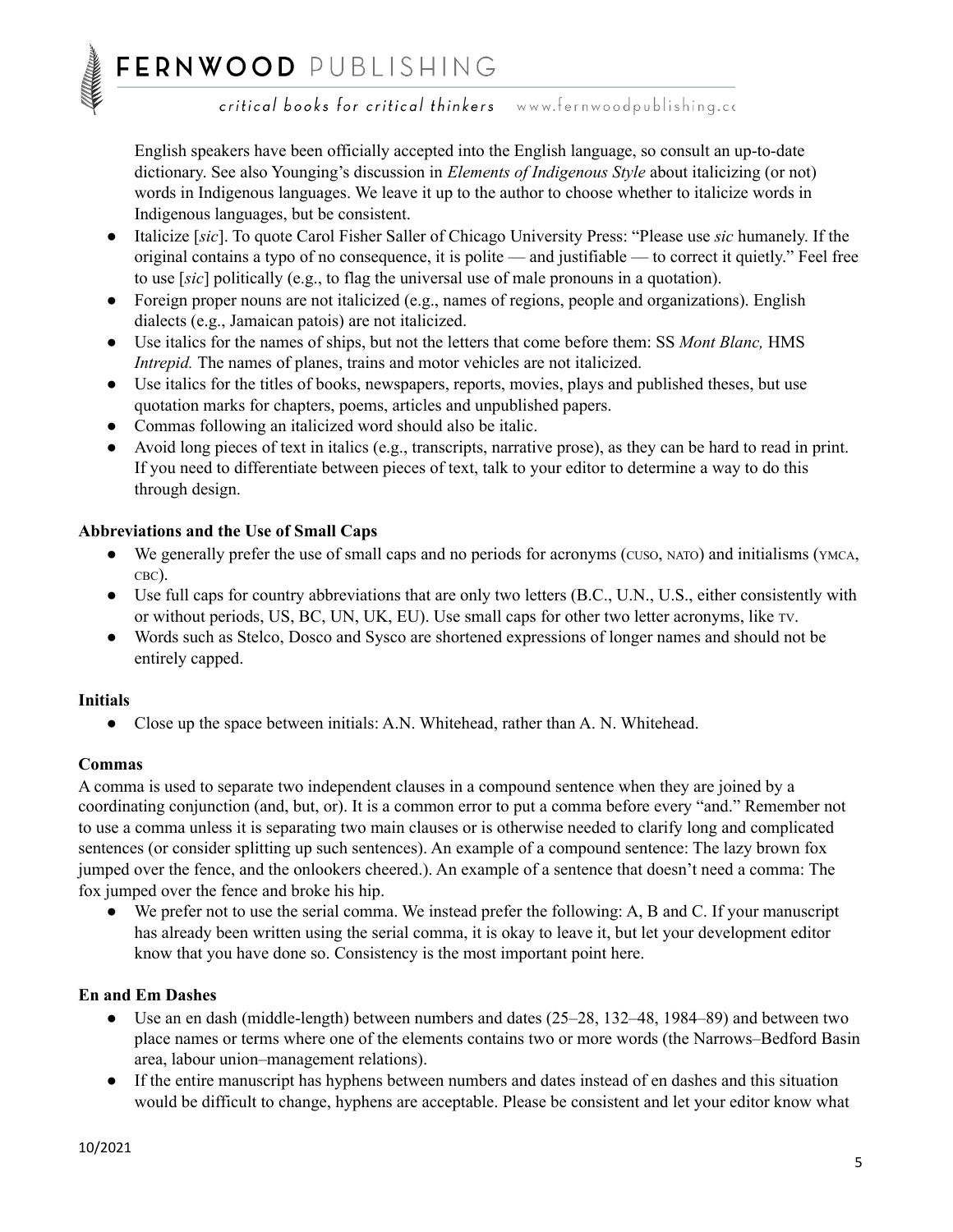style you have used.

• Use an em dash (long) to indicate a break in thought — just like that, with a space between the dash and the words on either side.

#### **Quotation Marks and Quotations**

- Use double quotation marks for quoted material (except block quotes) and to introduce terms. Use single quotation marks only for a quote within quotation marks. For a quote within a block quote, use double quotation marks.
- Use quotation marks for the titles of chapters in a book, articles in a journal or newspaper, unpublished papers and dissertations and poems.
- Commas and periods go inside final quotation marks. However, question marks, exclamation points, colons and semicolons that are not part of the quoted material are placed after final quotation marks.
- Use block quotes sparingly. On the rare occasion that you use them, make sure the block quote is contextualized within the surrounding text.
- Check that all quoted material is accurate.

#### **Apostrophes**

• Apostrophes should not be used in plural forms: MPs, 1990s.

#### **Possession**

- Do use apostrophes to indicate possession: the MPs' salaries, the planet's future.
- In general, if an *s* is spoken, it should be on the page; if it is not, it should not be there: the Foxes, the Foxes' dinner party, Mr. Jones's ambition, Ms. Adams' wit.

#### **Numbers**

- In nearly all manuscripts, write out numbers from one to a hundred, then start using numerals: 101, 347. Write out large round numbers that occur in isolation and can be expressed in two unhyphenated words: four hundred, sixty thousand, twenty million.
- Spell out the word percent and express percentages in this way: 3.4 percent, 50 percent, 50–85 percent.
- Smaller numbers in the company of larger ones are expressed in a complementary way: The percentages were 5, 20 and 121. The two jobs call for seventeen and six hundred workers, respectively.
- Express large dollar amounts in this way: \$46,000, \$50 million, \$3.1 billion.
- In manuscripts with lots of numbers books on statistics, for example you will want to use numerals after one or ten and you will also want to use the percent sign (%).
- For tables and figures, we prefer Table 1-2 and Figure 2-4. Also use numerals for chapters and capitalize chapter (e.g., Chapter 5).

#### **Dates**

- Express years as: 1988–89, the 1990s, the nineties.
- We prefer December 6, 1917, over 6 December 1917, but either method is fine if used consistently. Do not use December 6<sup>th</sup>.

#### **Anti-Oppressive Language Choices**

We are committed to the elimination of oppressive language use. We ask our authors to be sensitive to these issues in their writing.

● Use gender-inclusive rather than gender-exclusive language. For example, don't use "men" when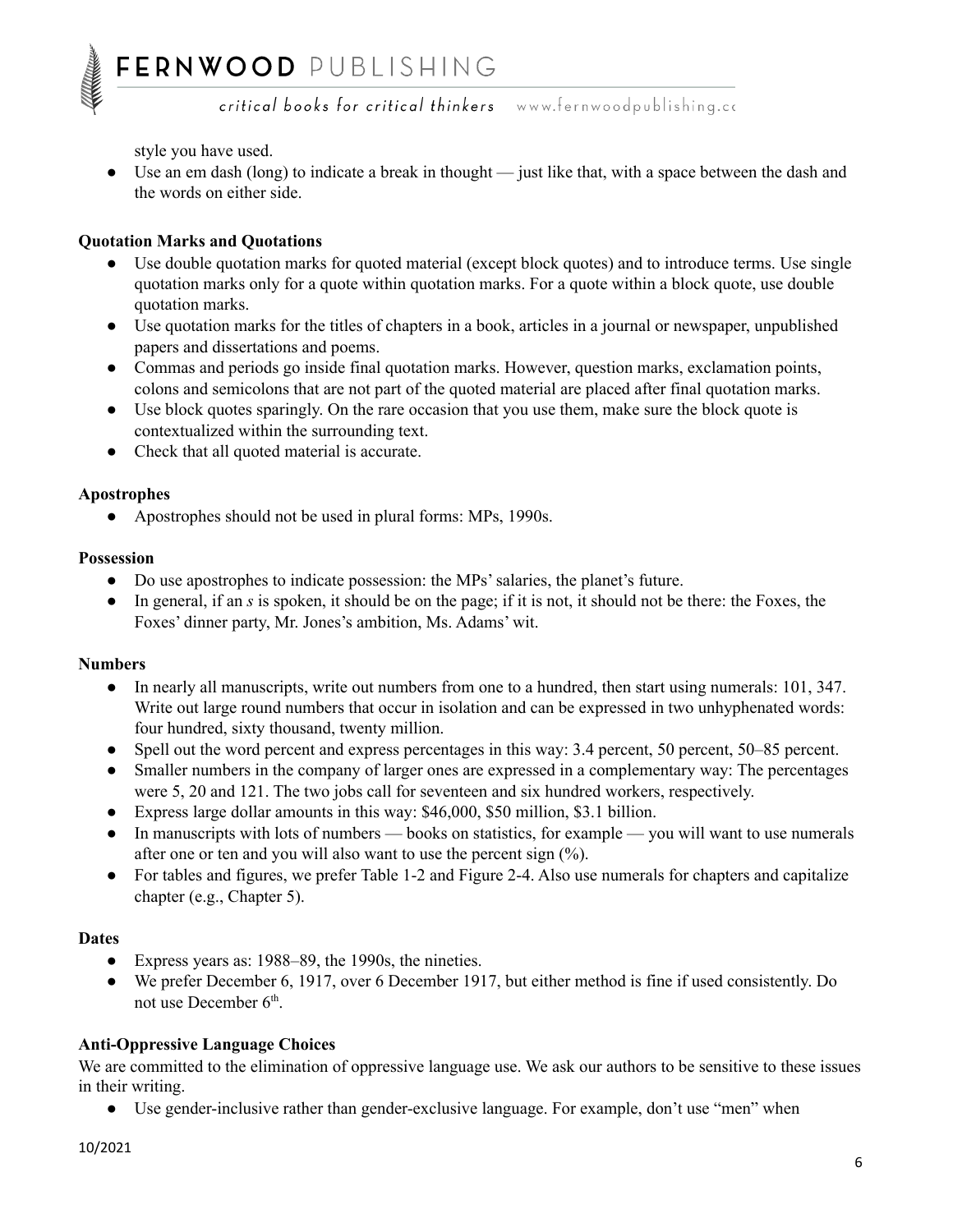## FERNWOOD PUBLISHING

critical books for critical thinkers www.fernwoodpublishing.cc

"people" is meant; instead of "man-made," use "artificial" or "manufactured."

- $\bullet$  We favour using the singular they and its derivatives (e.g., them, their) as a gender-neutral singular pronoun.
- Use "trans" as an adjective and not as a compound noun (e.g., "trans woman" not "transwoman"). Avoid deadnaming and misgendering, and use accurate titles and pronouns (Ms., Mr., Mx.; she, he, they).
- Do not assign gender to inanimate objects like ships or weather events. Use gender-neutral adjectives (e.g., avoid "seminal"). Avoid phrases and cliches with problematic origins (e.g., "rule of thumb").
- We use "anti-abortion" rather than "pro-life."
- Avoid the possessive when discussing Indigenous Peoples (instead of "Canada's Indigenous Peoples," use "Indigenous Peoples in Canada").
- Avoid citizen-centric language where possible so as to not exclude people without formal citizenship status. "People in Canada" or "residents of Canada" is preferable to "Canadian citizens," unless citizenship is absolutely necessary in the context.
- Avoid using language that emphasizes a criminal justice context (e.g., instead of saying "committed suicide," say "died by suicide").
- Be careful not to assign roles or characteristics to people solely on the basis of their gender, race or ethnic background. Avoid the use of adjectives and expressions that reinforce stereotypes. Avoid the use of words that reinforce stereotypes by implying that certain members of a group are exceptions to the general rule.
- Use racial and ethnic identifying terms that are used by the person/group under discussion. For example, use African Canadian or Black; use Inuk (one person), Inuuk (two) and Inuit (three or more); and use Indigenous or Nation-specific terms such as Anishinaabe, or Mi'kmaq, rather than Indian, Aboriginal, First Nations, except when referring to government Acts and categories.
- Refer to the names of Indigenous Nations, rather than colonial or anglicized versions, where Nations are re-establishing spellings (e.g., Iroquois becomes Haudenosaunee; Nisga becomes Nisga'a; Shuswap becomes Secwepemc; see Younging's *Elements of Indigenous Style*).
- Be consistent in the use of capitalization of racial and ethnic identifying terms. Refer to Gregory Younging's *Elements of Indigenous Style* for further information on acceptable terms and capitalization.
- In the context of global politics and imperialism, we prefer "Global South" to "developing countries" or "developing world."
- Avoid ableist language (e.g., choose "uses a wheelchair" instead of "confined to a wheelchair"; choose "wild" instead of "crazy"; choose "ignorant" instead of "blind"). Avoid language that treats disability as a negative thing (e.g., "suffers from") and avoid euphemism (e.g., "special needs").
- In co-authored or co-edited books, it is our preference to place first the names of authors or editors whose identities have been structurally marginalized. We understand there are many ways of determining the order of names and this method may not always be appropriate, but we are conscious of counteracting the common assumptions about who is responsible for producing knowledge.

### **REFERENCING GUIDELINES**

The reference style will depend on what kind of book you are writing. Your development editor will advise you on the appropriate reference format for your book. Some books will use in-text parenthetical citations, but *most* books will use endnotes either at the end of the chapter or the end of the book (exact placement of endnotes will be decided with your development editor). We avoid footnotes except in specific circumstances.

Look for opportunities to cut down on the number of citations/endnotes used in the text. They are not necessary after the first mention if it is clear the author is talking about the same source. The key issue regarding sources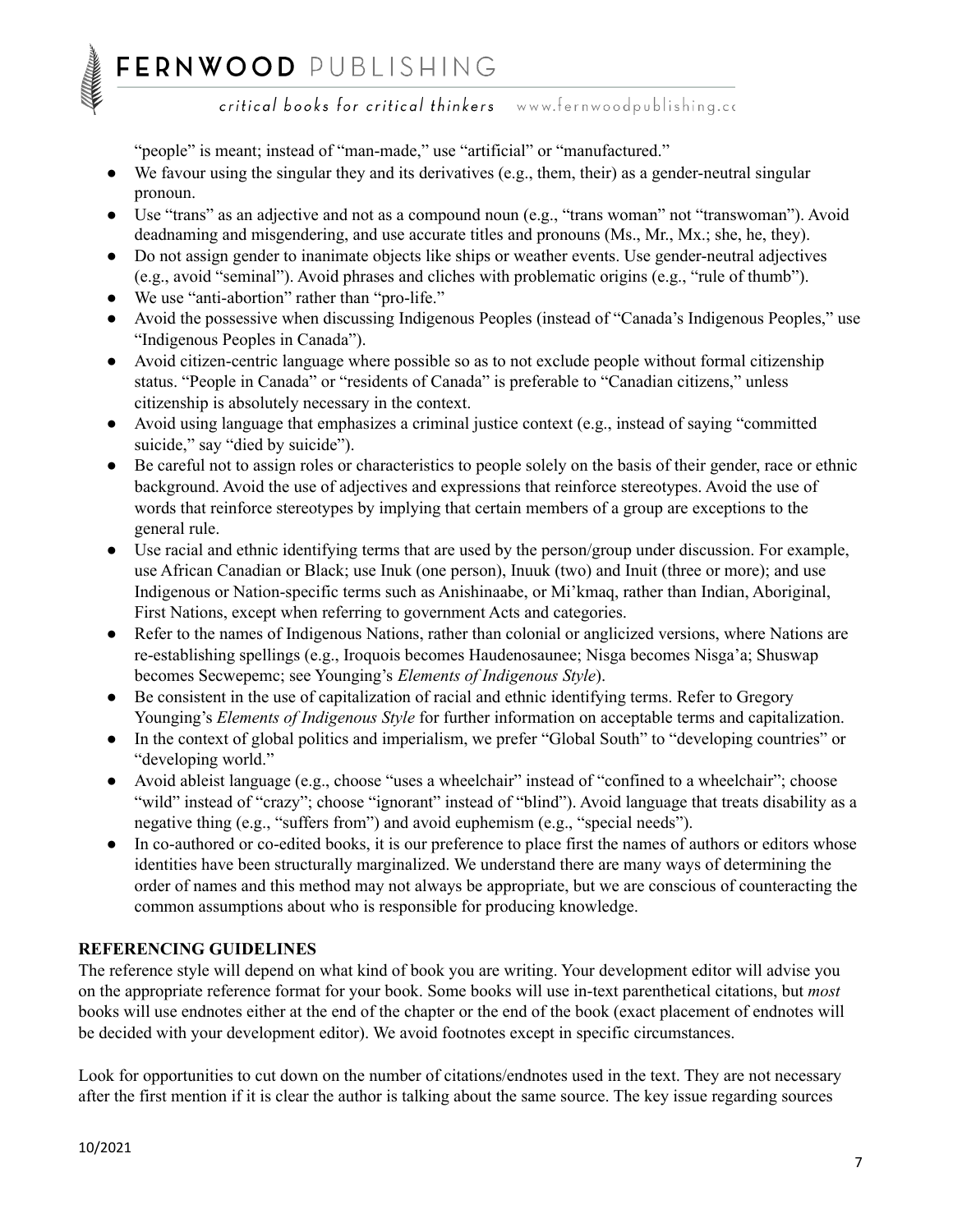and citations is consistency. If you prefer to use a different approach in your source citations, please discuss with your development editor and document the style you are using.

#### **If your editor has advised you to use endnotes:**

Notes should be used to cite sources and to convey additional information that is too technical, detailed, tangential or cumbersome to be placed in the main text. If certain material could be placed either in the text or a note, choose the former. Endnotes should be formatted in Chicago style.

- Start with superscript number 1 for the first endnote. Use the "insert endnote" function of the word processing program rather than manually creating the superscripts. Do not add endnote numbers to headings. Find a place in the text that is suitable.
- A separate reference list is not required when using endnotes. The first time a source is cited, the corresponding note should include all relevant source information. Subsequent usage of that source only requires a shortened version of that citation. Short form information should include the author's last name, a shortened version of the title (if longer than four words), and any other directing information, such as page numbers.
- The authors' names come first and are ordered as Given Name Surname: Yara Azad and Ben Pictou.
- Please use italics and not underlining for titles of books, journals, newspapers, reports and so on.
- Quotation marks should surround the names of articles in a periodical, unpublished papers and theses, and chapters from an edited collection.
- We prefer that titles of books, reports, newspaper and journal articles, book chapters use title capitalization, but if another system is used consistently, please let your development editor know.

#### **Formatting endnotes:**

Book:

1. Dennis Raphael, *Poverty and Policy in Canada: Implications for Health and Quality of Life* (Toronto: Canadian Scholars' Press, 2011), 17.

2. Neil Arya and Thomas Piggott (eds.), *Under-Served: Health Determinants of Indigenous, Inner-City, and Migrant Populations in Canada* (Toronto: Canadian Scholars' Press, 2018), 39–40.

Repeat use of book in a chapter: (Use as much of the title as needed for identification)

- 3. Raphael, *Poverty and Policy*, 17.
- 4. Arya and Piggott, *Under-Served*, 56.

Selection from an edited collection:

5. Patricia Armstrong, "Women, Health and Care," in *Staying Alive: Critical Perspectives on Health, Illness and Health Care*, third ed., eds. Toba Bryant, Dennis Raphael and Marcia Rioux (Toronto: Canadian Scholars' Press, 2019), 7.

Repeat use:

6. Armstrong, "Women, Health and Care," 8.

Article in a journal: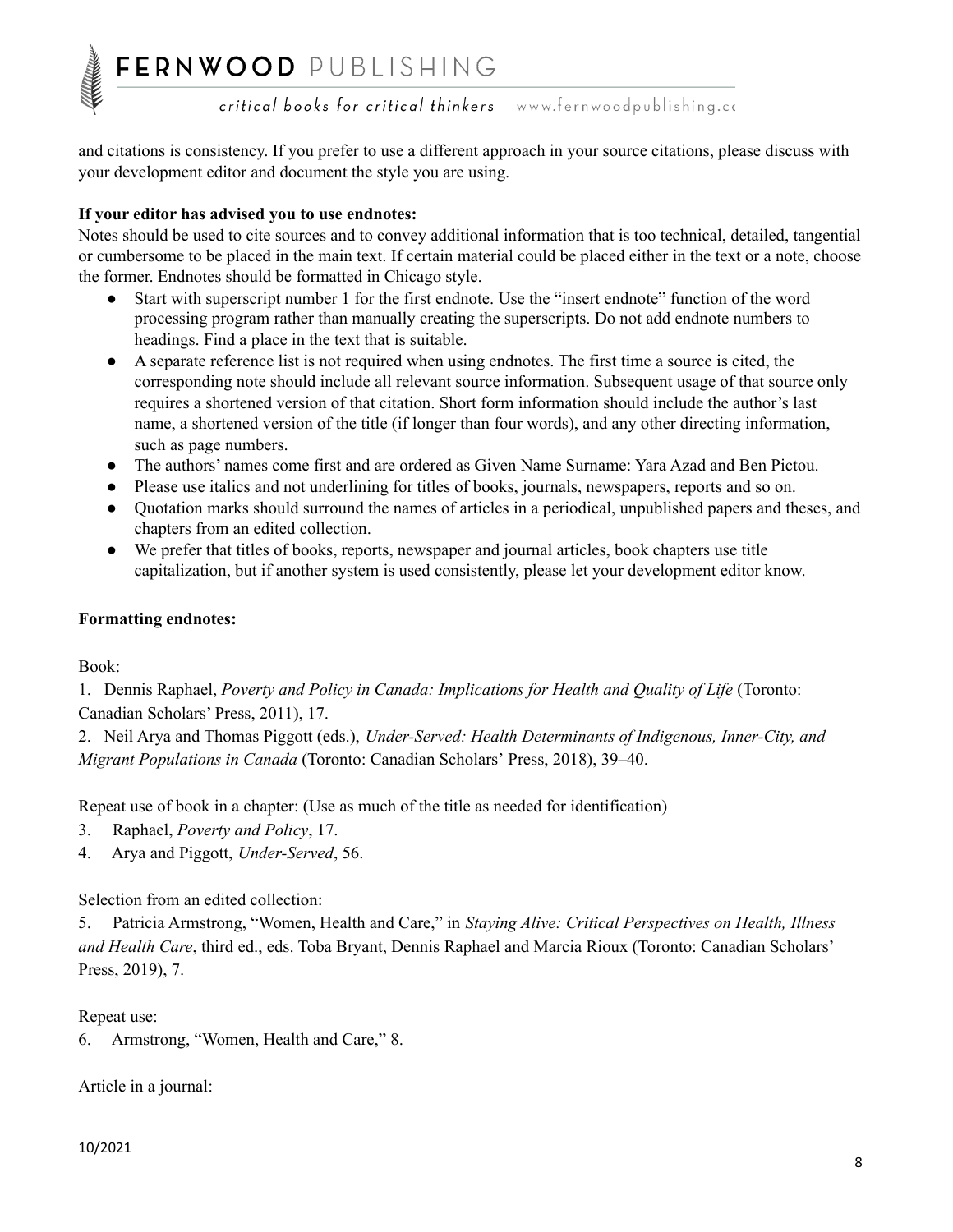# FERNWOOD PUBLISHING<br>
critical books for critical thinkers www.fernwoodpublishing.cc

7. Vicki Chartrand, "Unsettled Times: Indigenous Incarceration and the Links between Colonialism and the Penitentiary in Canada." *Canadian Journal of Criminology and Criminal Justice* 61, 3 (Fall 2019): 49.

8. Wanda Thomas Bernard and Holly Smith, "Injustice, Justice, and Africentric Practice in Canada," *Canadian Social Work Review* 35, 1 (2018): 26. https://doi.org/10.7202/1051108ar. (or https://id.erudit.org/iderudit/1051108ar.)

Repeat use:

9. Chartrand, "Unsettled Times": 354.

10. Bernard and Smith, "Injustice, Justice, and Africentric Practice": 38.

Newspaper article:

Page numbers for newspaper references are not required, but the title of the article must be included. If you include a URL, be sure that it works.

11. Ibram X. Kendi, "Stop Blaming Black People for Dying of the Coronavirus," *The Atlantic*, April 1, 2020. https://www.theatlantic.com/ideas/archive/2020/04/race-and-blame/609946/.

Repeat use:

12. Kendi, "Stop Blaming Black People."

Internet references:

It is not necessary to put "available at." Do not underline Internet addresses, and do not include "http//" or "www" with website addresses *unless they are a necessary part of the URL*. Please be sure that websites are active and addresses are complete and accurate. Include date of access when the URL is no longer active and there is no alternative site.

13. CBC News Online, "Wrongfully Accused Mom Can Sue Pathologist: Appeal Court," March 14, 2007. cbc.ca/canada/toronto/story/2007/03/14/reynolds-lawsuit.html.

14. Susan Fishman, "Why Women Are More at Risk for stds," *Healthgrades* (blog), February 21, 2020. healthgrades.com/right-care/sexual-health/why-women-are-more-at-risk-for-stds.

Repeat use:

15. CBC News Online, "Wrongfully Accused Mom."

16. Fishman, "Why Women Are More at Risk."

Where there is no date (year or month and day) use "n.d." For example: CBC News Online. "Wrongfully Accused Mom Can Sue Pathologist: Appeal Court." n.d. cbc.ca/canada/toronto/story/reynolds-lawsuit.html.

Sources using acronyms:

Cite with acronym; alphabetize by acronym and put complete title in parentheses.

17. CHC (Canadian Health Coalition), *Health Accord Break Down: Costs & Consequences of the Failed 2016/17 Negotiations* (Ottawa: Canadian Health Coalition & Toronto: Ontario Health Coalition, 2018), 119.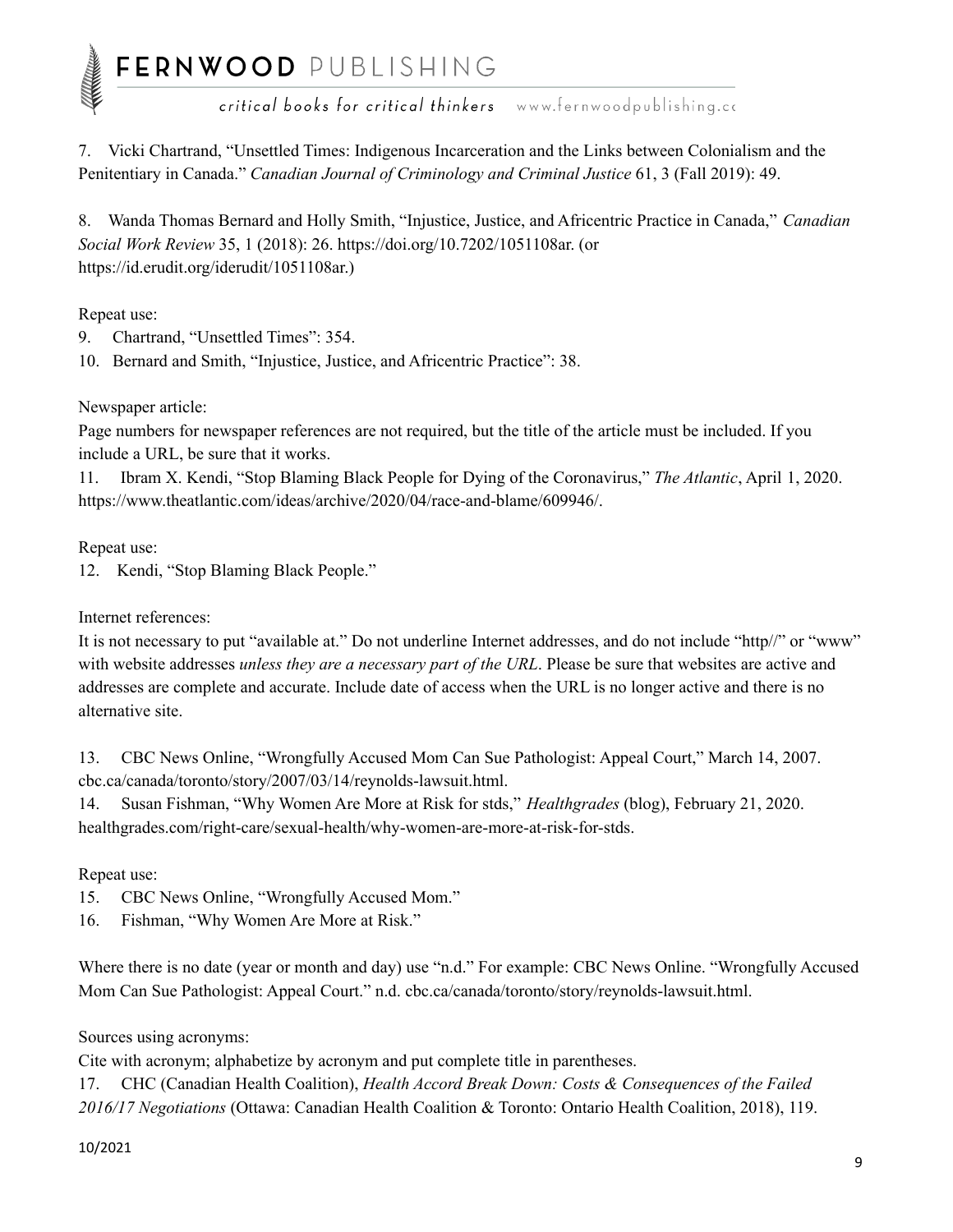#### Repeat use:

18. CHC, *Health Accord Break Down*, 213.

#### Dissertation/Thesis, Unpublished:

19. Elizabeth E. Carlson, "Living in Indigenous Sovereignty: Relational Accountability and the Stories of White Settler Anti-Colonial and Decolonial Activists" (unpublished doctoral dissertation, University of Manitoba, 2016), 54. https://mspace.lib.umanitoba.ca/bitstream/handle/1993/32028/carlson\_elizabeth.pdf.

Repeat use:

20. Carlson, "Living in Indigenous Sovereignty," 58.

#### Primary and archival sources:

21. Public Archives of Manitoba (hereafter PAM), GR 1528, Range 30, JD Cameron Papers, Box 11, "Memo: JD Cameron to the Chairman, re: People's Co-op, November 1, 1939."

#### Repeat use:

22. PAM, Memo: "JD Cameron."

#### **If your editor has advised you to use in-text citations with a reference list:**

- Each source cited in the text must appear in the list of references at the end of the manuscript. Use the (author date, page number) format for citing Internet as well as print sources. Examples: (Jones 1993, 38) (Smith 1993, 288–89) (Jones 1993, 26-27, 77–79) (Jones 1993, Table 2) (Smith 1976, 1986; Jones 1994) (Smith et al. 1993) (*Newspaper* November 2, 1994, B1)
- The final period should be placed after the final parenthesis of the citation: "I wonder if these clowns will be allowed to run another mine and, if so, who will die as a result" (Comish 1993, 52).
- In indented block quotations, the period is placed right after the quote, followed by the citation.
- We prefer that you do not separate the page numbers from the other information in a citation, for example, by placing the page numbers at the end of a quote: Comish (1993, 52) said, "I wonder if these clowns will be allowed to run another mine and, if so, who will die as a result."
- For Internet references and sources, use this same format. Where there is no date for a cited website page use "n.d."; if there is more than one page from the same website being cited, use the page name, rather than date, to distinguish them.
- Your final reference list should order references alphabetically by authors' last names and then by date. Every source you have cited in the text must be included.
- Call your list of sources "References" and only list sources cited in the text.
- Please use italics and not underlining for titles of books, journals, newspapers, reports and so on.
- Quotation marks should surround the names of articles in a periodical, unpublished papers and theses, and chapters from an edited collection.
- The order of information in sources should complement the author–date–page number style of citation in the text: the author comes first, then the date, title, publication information. The major sections of information should be separated by periods.
- Please use the full first names of each author listed in the References. Should an author only go by a first initial, simply list the first initial.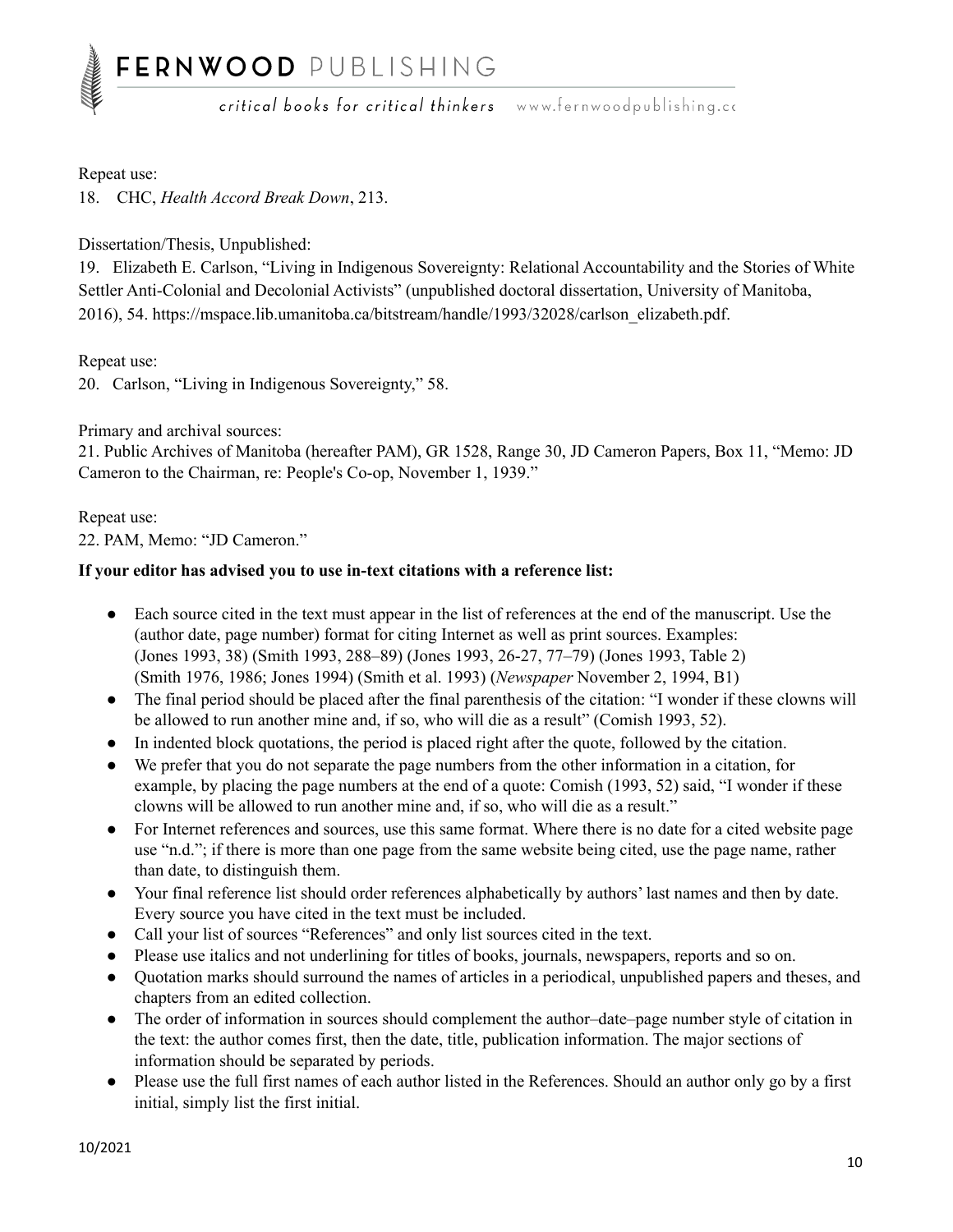- We prefer that titles of books, reports, newspaper and journal articles, book chapters use title capitalization, but if another system is used consistently, please let your development editor know.
- Where there are multiple sources from a single author, list with the most recent first.

Here are examples of how to list sources at the end of the manuscript:

#### **Book:**

Arya, Neil, and Thomas Piggott (eds.). 2018. *Under-Served: Health Determinants of Indigenous, Inner-City, and Migrant Populations in Canada*. Toronto: Canadian Scholars' Press.

Raphael, Dennis. 2011. *Poverty and Policy in Canada: Implications for Health and Quality of Life.* Toronto: Canadian Scholars' Press.

**Second source by the same author and same year:** (Raphael, D., and T. Bryant. 2006, for example, is not a second source by the same author in the same year)

Raphael, Dennis. 2016a. *About Canada: Health and Illness,* second ed. Halifax: Fernwood Publishing. \_\_\_. 2016b. *Social Determinants of Health: Canadian Perspectives*, third ed. Toronto: Canadian Scholars' Press.

**Selection from an edited collection:** \*Note: page numbers are not necessary.

Armstrong, Patricia. 2019. "Women, Health and Care." In *Staying Alive: Critical Perspectives on Health, Illness and Health Care*, third ed., edited by T. Bryant, D. Raphael, and M. Rioux. Toronto: Canadian Scholars' Press.

#### **Article in a journal:** \*Note: page numbers are not necessary.

Chartrand, Vicki. 2019. "Unsettled Times: Indigenous Incarceration and the Links between Colonialism and the Penitentiary in Canada." *Canadian Journal of Criminology and Criminal Justice* 61, 3 (Fall).

Bernard, Wanda Thomas, and Holly Smith. 2018. "Injustice, justice, and Africentric Practice in Canada." *Canadian Social Work Review* 35, 1. https://doi.org/10.7202/1051108ar. (or https://id.erudit.org/iderudit/1051108ar.)

#### **Newspaper article:**

Page numbers for newspaper references are not required, but the title of the article must be included. If you include a URL, be sure that it works!

Kendi, Iram X. 2020. "Stop Blaming Black People for Dying of the Coronavirus." *The Atlantic*, April 1, 2020. theatlantic.com/ideas/archive/2020/04/race-and-blame/609946/.

**Internet references:** It is not necessary to put "available at." Do not underline Internet addresses, and do not include "http//" or "www" with website addresses *unless they are a necessary part of the URL*. Please be sure that websites are active and addresses are complete and accurate. Include date of access when the URL is no longer active and there is no alternative site.

General format for Internet references: Author. Year. "Name of Article/Page." *Group (if not the same as author)*.